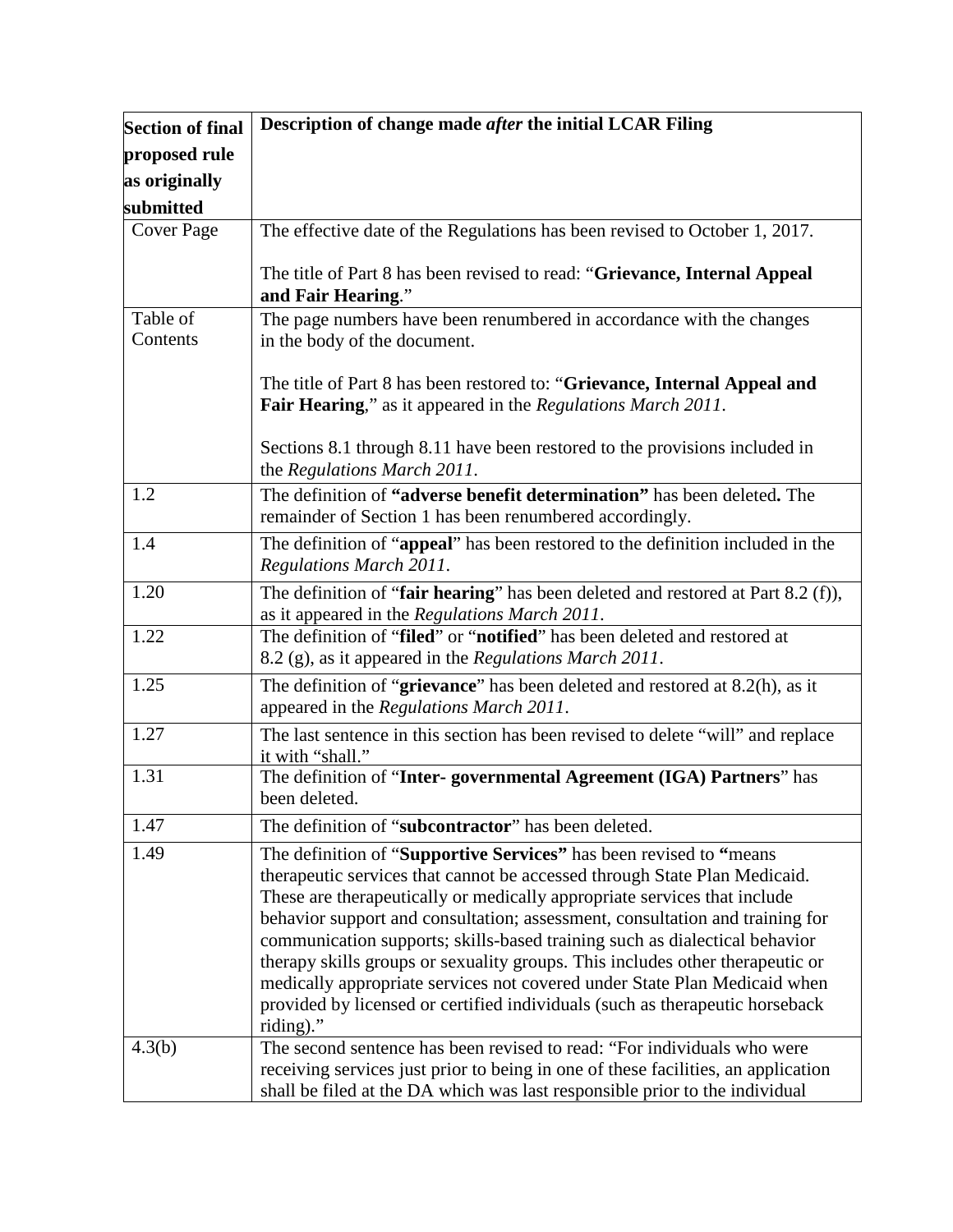| <b>Section of final</b>       | Description of change made after the initial LCAR Filing                                                                                                                                                                                                                                                                                                                                                                                                 |
|-------------------------------|----------------------------------------------------------------------------------------------------------------------------------------------------------------------------------------------------------------------------------------------------------------------------------------------------------------------------------------------------------------------------------------------------------------------------------------------------------|
| proposed rule                 |                                                                                                                                                                                                                                                                                                                                                                                                                                                          |
| as originally                 |                                                                                                                                                                                                                                                                                                                                                                                                                                                          |
| submitted                     |                                                                                                                                                                                                                                                                                                                                                                                                                                                          |
|                               | entering the facility."                                                                                                                                                                                                                                                                                                                                                                                                                                  |
| 4.6                           | The last sentence has been revised to "Services and the funding amount<br>authorized shall be based upon the most cost-effective method of meeting an<br>individual's assessed needs, the eligibility criteria listed in Section 4.7, as well<br>as guidance in the System of Care Plan and current Medicaid Manual for<br>Developmental Disabilities Services."                                                                                         |
|                               | The following sentence has been added and now appears as the last sentence:<br>"When determining cost effectiveness, consideration shall be given to<br>circumstances in which less expensive service methods have proven to be<br>unsuccessful or there is compelling evidence that other methods would be<br>unsuccessful."                                                                                                                            |
| 4.7(a)(1)(B)                  | This section has been revised to delete "DCF/Economic Services Division"<br>and replace it with "Department of Vermont Health Access."                                                                                                                                                                                                                                                                                                                   |
| 4.7(a)(1)(C)                  | This section has been revised to add: "Children who are receiving care<br>coordination, case management or service coordination from another AHS-<br>funded source listed in the Bridge Program Guidelines are not eligible to<br>receive Bridge Program Care Coordination."                                                                                                                                                                             |
| 4.7(d)(1)(C)                  | This section has been revised to "FMR is available to children up to, but not<br>including, age 21 living with their biological/adoptive families or legal<br>guardian and who are not receiving HCBS funding."                                                                                                                                                                                                                                          |
| 4.7(e)(1)(C)                  | This section has been revised to "An individual who lives with their family<br>(i.e., unpaid biological, adoptive and/or step-parents, adult siblings,<br>grandparents, aunts/uncles, nieces/nephews and legal guardians) or an unpaid<br>family member who lives with and supports an individual with a<br>developmental disability is eligible. Individuals living independently, or with<br>their spouse, and those receiving HCBS are not eligible." |
| 4.7<br>(g)(1)(C)(i)(3)(<br>B) | This section has been revised to delete "Section $(g)(3)$ " and replace it with<br>"Section $(g)(2)$ ."                                                                                                                                                                                                                                                                                                                                                  |
| 4.7(h)                        | The title of this section has been revised to "Intermediate Care Facility for<br><b>Individuals with Developmental Disabilities."</b>                                                                                                                                                                                                                                                                                                                    |
| 4.7(i)                        | The following sentence has been deleted: "These funds may be distributed to<br>agencies at the discretion of the Department and are not guaranteed" and has<br>been replaced with "When there are one-time funds available, a portion of<br>those funds shall be distributed to agencies."                                                                                                                                                               |
| 4.7(j)                        | This section has been revised to delete "Medicaid Waivers" and has been<br>replaced with "HCBS funding."                                                                                                                                                                                                                                                                                                                                                 |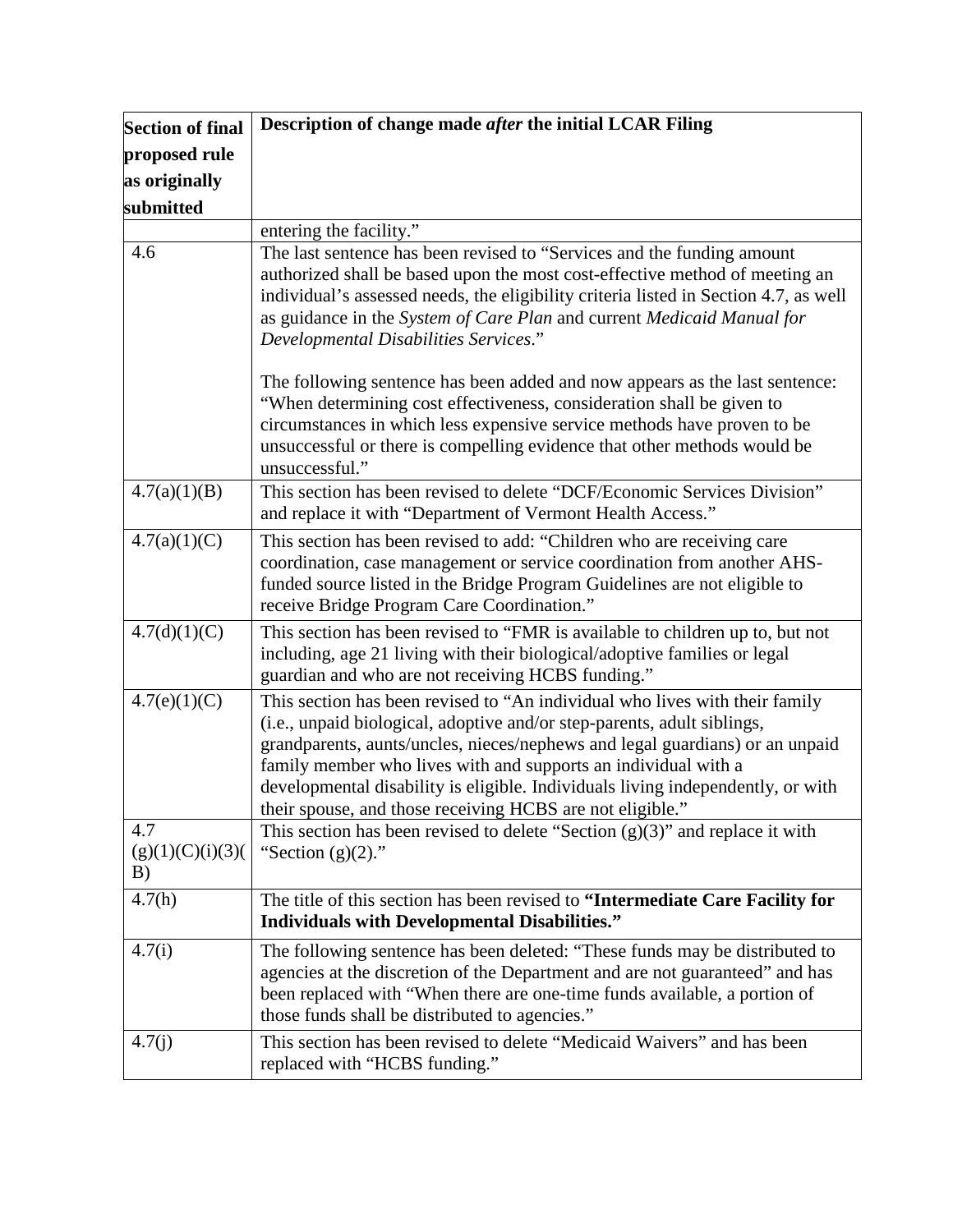| <b>Section of final</b> | Description of change made after the initial LCAR Filing                                                           |
|-------------------------|--------------------------------------------------------------------------------------------------------------------|
| proposed rule           |                                                                                                                    |
| as originally           |                                                                                                                    |
| submitted               |                                                                                                                    |
| 4.7(n)(1)(C)            | This section has been revised to add: "An agency may not bill for these                                            |
|                         | services and HCBS on the same day."                                                                                |
| 4.7(0)(1)(C)            | This section has been revised to add: "An agency may not bill for TCM and                                          |
|                         | HCBS or other Medicaid funded case management services on the same day."                                           |
| $4.10$ (c) and          | These sections have been revised to delete "at the DA" and it has been                                             |
| 4.10(c)(1)              | replaced with "for the DA to provide services."                                                                    |
| 5.3                     | This section has been revised to delete: "For complex situations, the                                              |
|                         | Supportive ISO may consult with the local Designated Agency or an                                                  |
|                         | independent evaluator to determine strategies regarding how an individual's                                        |
|                         | needs may best be met" and it has been replaced with "For complex                                                  |
|                         | situations, the Supportive ISO may consult with an independent evaluator, the                                      |
|                         | Division or the local DA to determine strategies regarding how an                                                  |
|                         | individual's needs may best be met."                                                                               |
| 6.1                     | This section has been revised to replace "DCF" with "Department of Vermont                                         |
|                         | Health Access (DVHA)"                                                                                              |
| 7.7(b)                  | This section has been revised to replace "(Sections 7.8 and 7.9)" with                                             |
|                         | "(Section $7.10$ )"                                                                                                |
| Part 8                  | This section, including the title, has been revised to delete the current                                          |
|                         | language in its entirety and restore Sections 8.1 through 8.11, as it appears in                                   |
|                         | the Regulations March 2011.                                                                                        |
| 9.5(a)                  | The first sentence in this section has been revised to: "Within three months of                                    |
|                         | being hired or entering into a contract, workers shall be trained in and                                           |
|                         | demonstrate the knowledge and skills necessary to support individuals, in<br>$(a)(1)$ and $(2)$ of this section. " |
|                         |                                                                                                                    |
|                         | The following sentence has been added:                                                                             |
|                         | "Workers shall be trained in or demonstrate knowledge and skills necessary to                                      |
|                         | support individuals, in $(a)(3)$ and $(4)$ of this section."                                                       |
| 9.6(a)                  | This section has been revised to "For the purposes of this section,                                                |
|                         | "emergency" means an extraordinary and unanticipated situation of fewer                                            |
|                         | than 72 consecutive hours."                                                                                        |
| 9.6(b)                  | This section has been revised to "In an emergency, if the unavailability of a                                      |
|                         | trained worker creates a health or safety risk for the individual, a worker who                                    |
|                         | has not received pre-service training or demonstrated knowledge in all pre-                                        |
|                         | service areas may be used for up to 72 hours after the worker first begins to                                      |
|                         | work with the individual in response to the emergency, as long as essential                                        |
|                         | information about the individual is communicated to the worker and he or she                                       |
|                         | has immediate access to all the documents and information covering all areas                                       |
|                         | of Pre-service training (see Section 9.4)."                                                                        |
| 9.6(c)                  | This section has been added to Section 9: "(c) This exception does not apply                                       |
|                         | to workers performing special care procedures. All requirements in Section 7                                       |